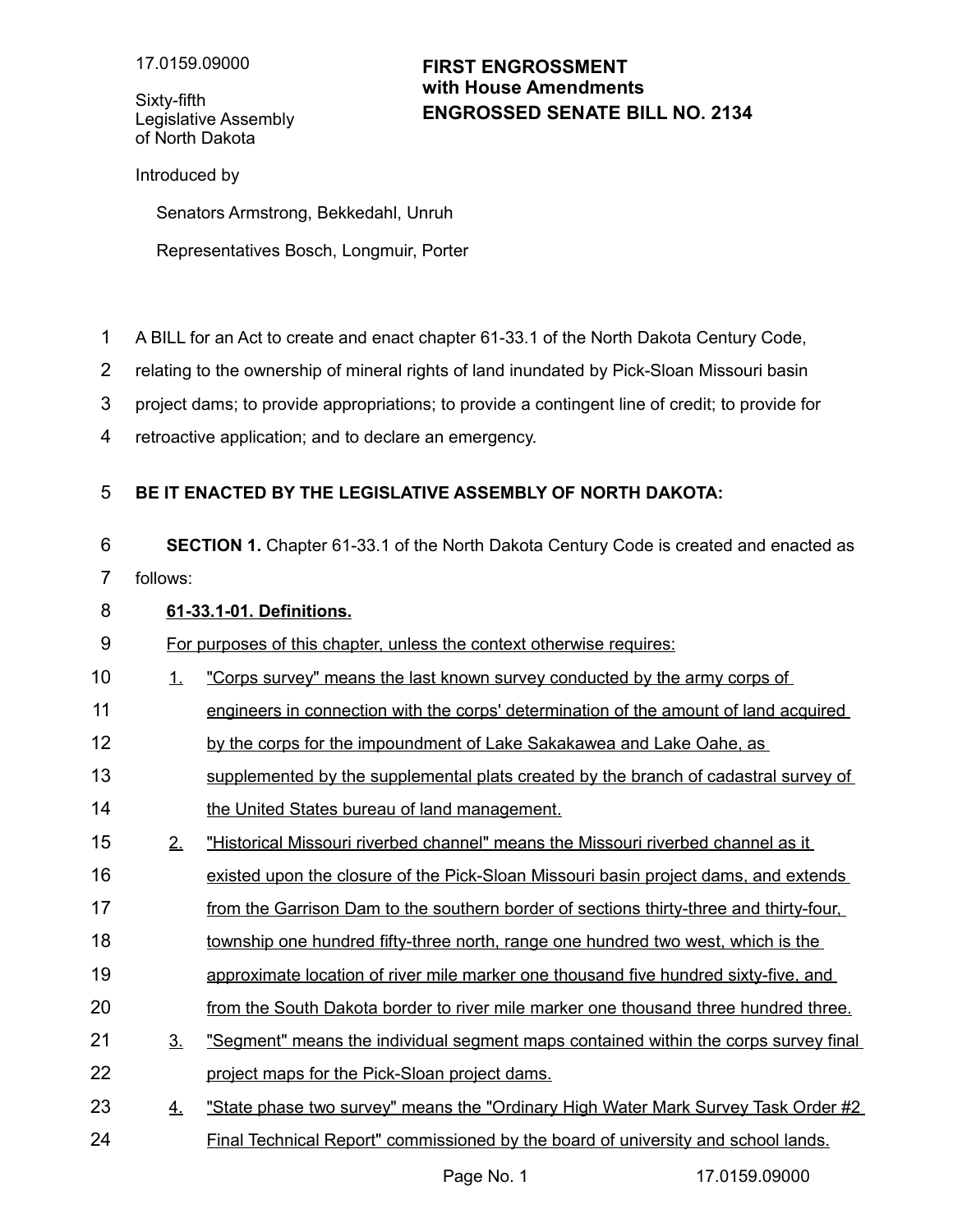| 1              |                                                                                             | 61-33.1-02. Mineral ownership of land inundated by Pick-Sloan Missouri basin project             |  |  |  |
|----------------|---------------------------------------------------------------------------------------------|--------------------------------------------------------------------------------------------------|--|--|--|
| $\overline{2}$ | dams.                                                                                       |                                                                                                  |  |  |  |
| 3              |                                                                                             | The state sovereign land mineral ownership of the riverbed segments inundated by                 |  |  |  |
| 4              |                                                                                             | Pick-Sloan Missouri basin project dams extends only to the historical Missouri riverbed channel  |  |  |  |
| 5              |                                                                                             | up to the ordinary high-water mark. The state holds no claim or title to any minerals above the  |  |  |  |
| 6              |                                                                                             | ordinary high-water mark of the historical Missouri riverbed channel inundated by Pick-Sloan     |  |  |  |
| $\overline{7}$ |                                                                                             | Missouri basin project dams, except for original grant lands acquired by the state under federal |  |  |  |
| 8              |                                                                                             | law and any minerals acquired by the state through purchase, foreclosure, or other written       |  |  |  |
| 9              | conveyance. Mineral ownership of the riverbed segments inundated by Pick-Sloan Missouri     |                                                                                                  |  |  |  |
| 10             | basin project dams which are located within the exterior boundaries of the Fort Berthold    |                                                                                                  |  |  |  |
| 11             | reservation and Standing Rock Indian reservation is controlled by other law and is excepted |                                                                                                  |  |  |  |
| 12             |                                                                                             | from this section.                                                                               |  |  |  |
| 13             |                                                                                             | 61-33.1-03. Determination of the ordinary high-water mark of the historical Missouri             |  |  |  |
| 14             |                                                                                             | riverbed channel.                                                                                |  |  |  |
| 15             | 1.                                                                                          | The corps survey must be considered the presumptive determination of the ordinary                |  |  |  |
| 16             |                                                                                             | high-water mark of the historical Missouri riverbed channel, subject only to the review          |  |  |  |
| 17             |                                                                                             | process under this section and judicial review as provided in this chapter.                      |  |  |  |
| 18             | 2.                                                                                          | Upon the effective date of this Act, the department of mineral resources shall                   |  |  |  |
| 19             |                                                                                             | commence procurement to select a qualified engineering and surveying firm to                     |  |  |  |
| 20             |                                                                                             | conduct a review of the corps survey under this section. The review must be limited to           |  |  |  |
| 21             |                                                                                             | the corps survey segments from the northern boundary of the Fort Berthold Indian                 |  |  |  |
| 22             |                                                                                             | reservation to the southern border of sections thirty-three and thirty-four, township one        |  |  |  |
| 23             |                                                                                             | hundred fifty-three north, range one hundred two west. Within ninety days of the first           |  |  |  |
| 24             |                                                                                             | date of publication of the invitation, the department shall select and approve a firm for        |  |  |  |
| 25             |                                                                                             | the review. The department may not select or approve a firm that has a conflict of               |  |  |  |
| 26             |                                                                                             | interest in the outcome of the review, including any firm that has participated in a             |  |  |  |
| 27             |                                                                                             | survey of the Missouri riverbed for the state or a state agency, or participated as a            |  |  |  |
| 28             |                                                                                             | party or expert witness in any litigation regarding an assertion by the state of mineral         |  |  |  |
| 29             |                                                                                             | ownership of the Missouri riverbed.                                                              |  |  |  |
| 30             | 3 <sub>1</sub>                                                                              | The selected and approved firm shall review the delineation of the ordinary high-water           |  |  |  |
| 31             |                                                                                             | mark of the corps survey segments. The review must determine whether clear and                   |  |  |  |

Page No. 2 17.0159.09000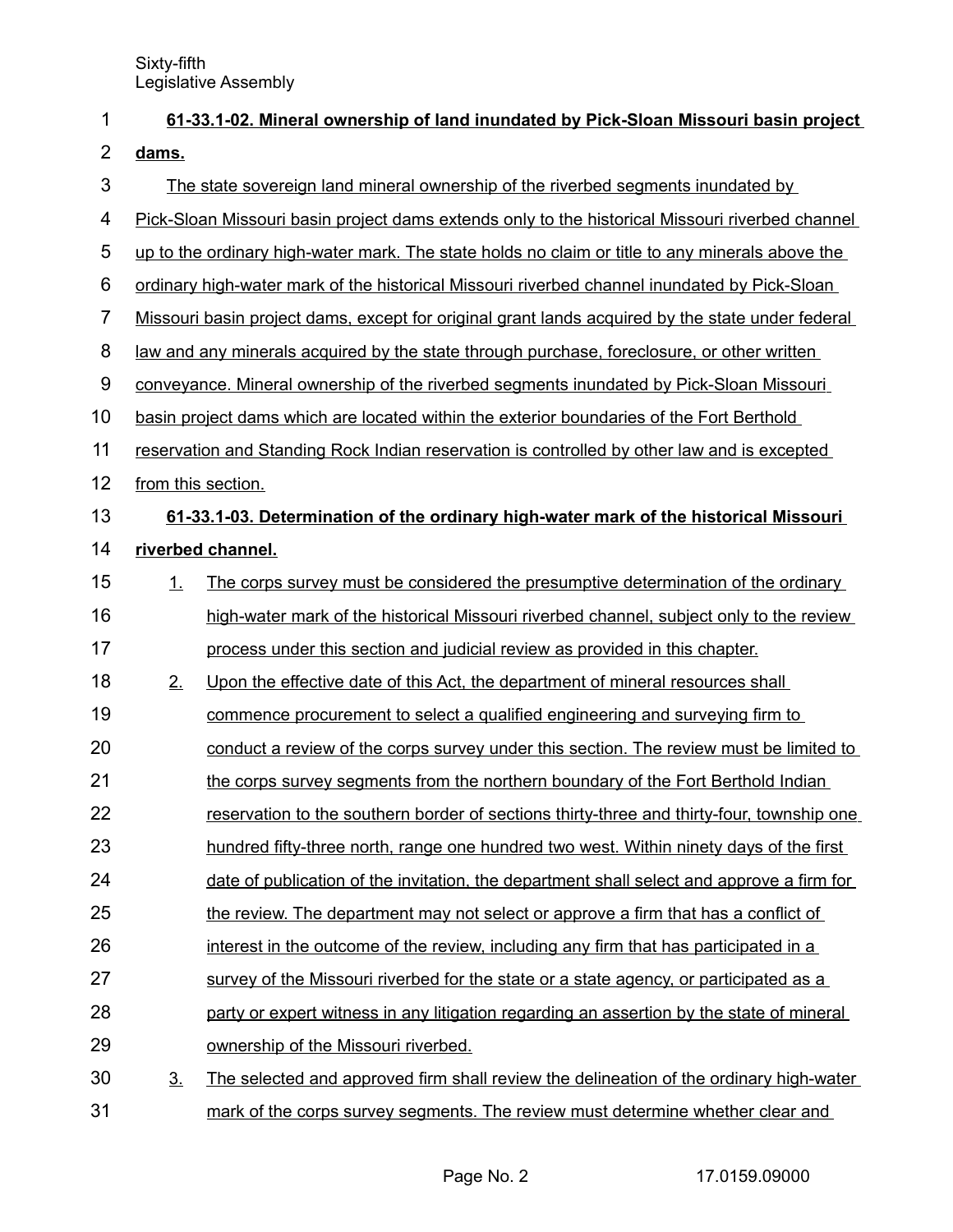| 1              |    | convincing evidence establishes that a portion of the corps survey does not         |                                                                                         |  |  |
|----------------|----|-------------------------------------------------------------------------------------|-----------------------------------------------------------------------------------------|--|--|
| $\overline{2}$ |    | reasonably reflect the ordinary high-water mark of the historical Missouri riverbed |                                                                                         |  |  |
| 3              |    |                                                                                     | channel under state law. The following parameters, historical data, materials, and      |  |  |
| $\overline{4}$ |    |                                                                                     | applicable state laws must be considered in the review:                                 |  |  |
| 5              |    | <u>a.</u>                                                                           | Aerial photography of the historical Missouri riverbed channel existing before the      |  |  |
| 6              |    |                                                                                     | closure date of the Pick-Sloan project dams;                                            |  |  |
| 7              |    | <u>b.</u>                                                                           | The historical records of the army corps of engineers pertaining to the corps           |  |  |
| 8              |    |                                                                                     | survey;                                                                                 |  |  |
| 9              |    | <u>c.</u>                                                                           | Army corps of engineers and United States geological survey elevation and               |  |  |
| 10             |    |                                                                                     | Missouri River flow data;                                                               |  |  |
| 11             |    | <u>d.</u>                                                                           | State case law regarding the identification of the point at which the presence of       |  |  |
| 12             |    |                                                                                     | action of the water is so continuous as to destroy the value of the land for            |  |  |
| 13             |    |                                                                                     | agricultural purposes, including hay lands. Land where the high and continuous          |  |  |
| 14             |    |                                                                                     | presence of water has destroyed its value for agricultural purposes, including hay      |  |  |
| 15             |    |                                                                                     | <u>land, generally must be considered within the ordinary high-water mark. The land</u> |  |  |
| 16             |    |                                                                                     | value for agricultural purposes is destroyed at the level where significant, major,     |  |  |
| 17             |    |                                                                                     | and substantial terrestrial vegetation ends or ceases to grow. Lands having             |  |  |
| 18             |    |                                                                                     | agricultural value capable of growing crops or hay, but not merely intermittent         |  |  |
| 19             |    |                                                                                     | grazing or location of cattle, generally must be considered above the ordinary          |  |  |
| 20             |    |                                                                                     | high-water mark; and                                                                    |  |  |
| 21             |    | <u>e.</u>                                                                           | Subsection 3 of section 61-33-01 and section 47-06-05, which provide all                |  |  |
| 22             |    |                                                                                     | accretions are presumed to be above the ordinary high-water mark and are not            |  |  |
| 23             |    |                                                                                     | sovereign lands. Accreted lands may be determined to be within the ordinary             |  |  |
| 24             |    |                                                                                     | high-water mark of the historical Missouri riverbed channel based on clear and          |  |  |
| 25             |    |                                                                                     | convincing evidence. Areas of low-lying and flat lands where the ordinary               |  |  |
| 26             |    |                                                                                     | high-water mark may be impracticable to determine due to inconclusive aerial            |  |  |
| 27             |    |                                                                                     | photography or inconclusive vegetation analysis must be presumed to be above            |  |  |
| 28             |    |                                                                                     | the ordinary high-water mark and owned by the riparian landowner.                       |  |  |
| 29             | 4. |                                                                                     | The firm shall complete the review within six months of entering a contract with the    |  |  |
| 30             |    |                                                                                     | department of mineral resources. The department may extend the time required to         |  |  |
| 31             |    |                                                                                     | complete the review if the department deems an extension necessary.                     |  |  |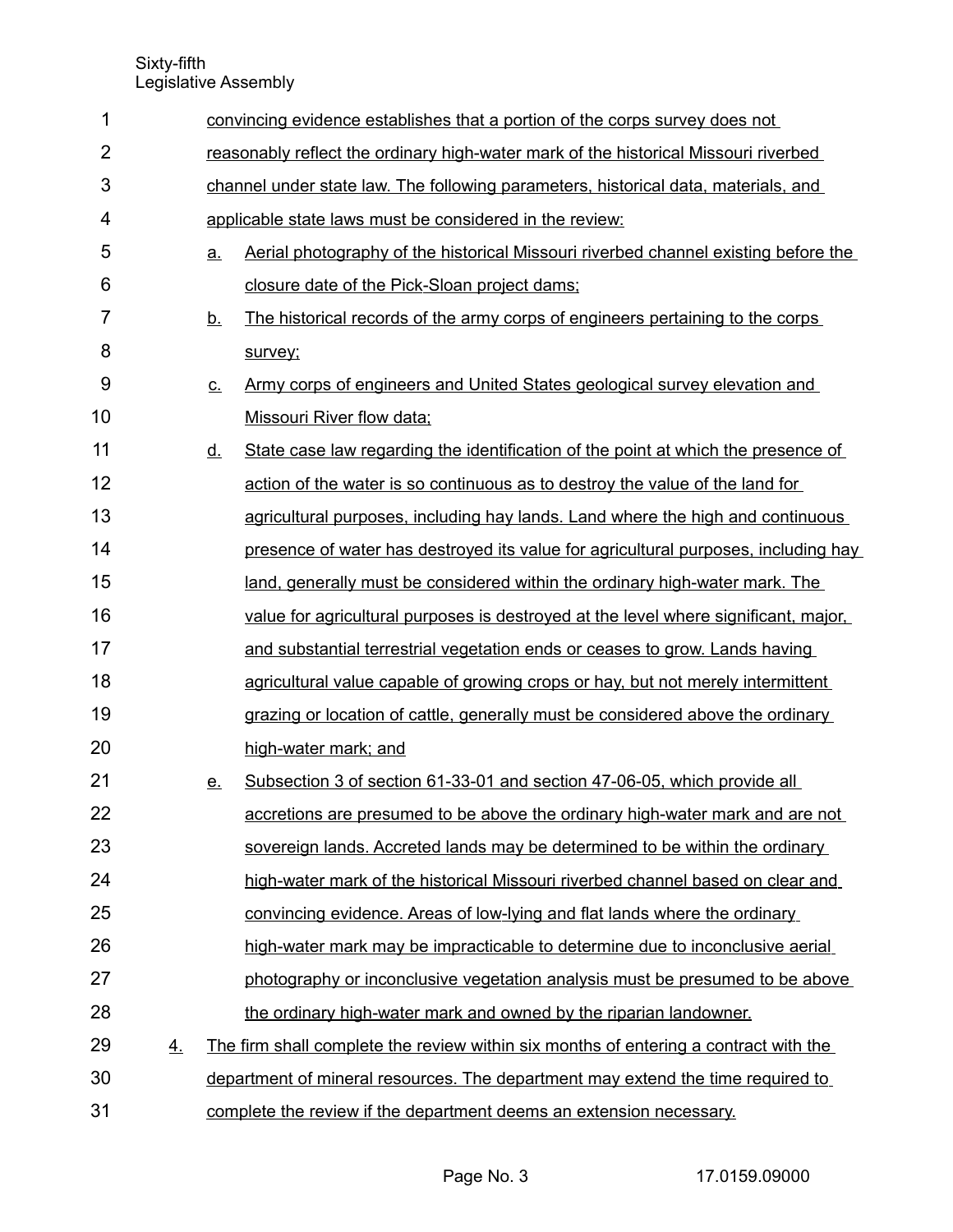| 1              | 5 <sub>1</sub>        |                             | Upon completion of the review, the firm shall provide its findings to the department.       |  |
|----------------|-----------------------|-----------------------------|---------------------------------------------------------------------------------------------|--|
| $\overline{2}$ |                       |                             | The findings must address each segment of the corps survey the firm reviewed and            |  |
| 3              |                       |                             | must include a recommendation to either maintain or adjust, modify, or correct the          |  |
| 4              |                       |                             | corps survey as the delineation of the ordinary high-water mark for each segment. The       |  |
| 5              |                       |                             | firm may recommend an adjustment, modification, or correction to a segment of the           |  |
| 6              |                       |                             | corps survey only if clear and convincing evidence establishes the corps survey for         |  |
| 7              |                       |                             | that segment does not reasonably reflect the ordinary high-water mark of the historical     |  |
| 8              |                       |                             | Missouri riverbed channel under state law.                                                  |  |
| 9              | 6.                    |                             | The department shall publish notice of the review findings and a public hearing to be       |  |
| 10             |                       |                             | held on the findings. The public must have sixty days after publication of the notice to    |  |
| 11             |                       |                             | submit comments to the department. At the end of the sixty days, the department shall       |  |
| 12             |                       |                             | hold the public hearing on the review.                                                      |  |
| 13             | $\mathcal{I}_{\cdot}$ |                             | After the public hearing, the department, in consultation with the firm, shall consider all |  |
| 14             |                       |                             | public comments, develop a final recommendation on each of the review findings, and         |  |
| 15             |                       |                             | deliver the final recommendations to the industrial commission, which may adopt or          |  |
| 16             |                       |                             | modify the recommendations. The industrial commission may modify a                          |  |
| 17             |                       |                             | recommendation from the department only if it finds clear and convincing evidence           |  |
| 18             |                       |                             | from the resources in subsection 3 that the recommendation is substantially                 |  |
| 19             |                       |                             | inaccurate. The industrial commission's action on each finding will determine the           |  |
| 20             |                       |                             | delineation of the ordinary high-water mark for the segment of the river addressed by       |  |
| 21             |                       |                             | the finding.                                                                                |  |
| 22             |                       | 61-33.1-04. Implementation. |                                                                                             |  |
| 23             | 1.                    |                             | Within six months after the adoption of the final review findings by the industrial         |  |
| 24             |                       |                             | commission:                                                                                 |  |
| 25             |                       | $\underline{a}$ .           | Any royalty proceeds held by operators attributable to oil and gas mineral tracts           |  |
| 26             |                       |                             | lying entirely above the ordinary high-water mark of the historical Missouri                |  |
| 27             |                       |                             | riverbed channel on both the corps survey and the state phase two survey must               |  |
| 28             |                       |                             | be released to the owners of the tracts, absent a showing of other defects                  |  |
| 29             |                       |                             | affecting mineral title; and                                                                |  |
| 30             |                       | <u>b.</u>                   | Any royalty proceeds held by the board of university and school lands attributable          |  |
| 31             |                       |                             | to oil and gas mineral tracts lying entirely above the ordinary high-water mark of          |  |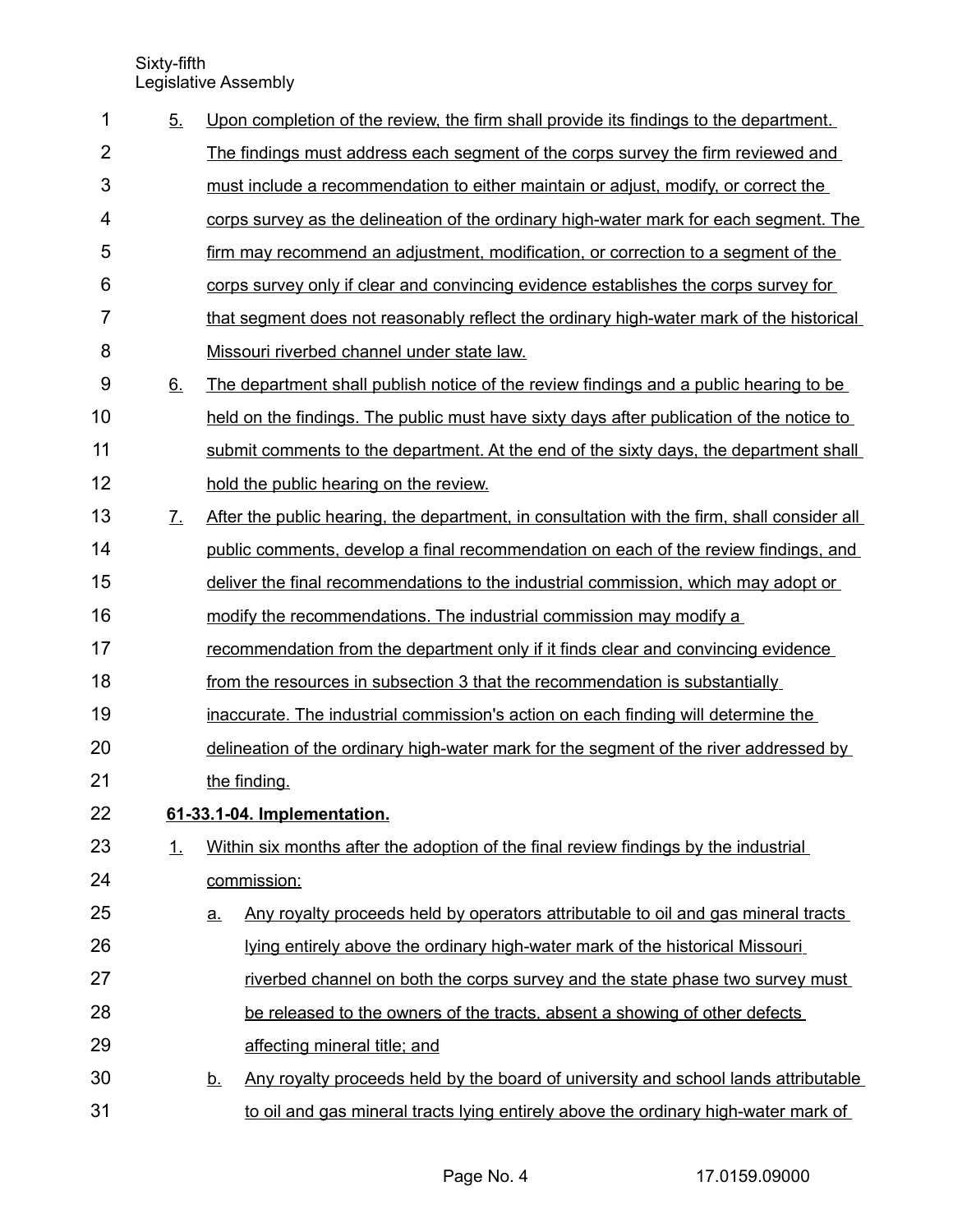| 1              |    |           | the historical Missouri riverbed channel on both the corps survey and the state                       |
|----------------|----|-----------|-------------------------------------------------------------------------------------------------------|
| $\overline{2}$ |    |           | phase two survey must be released to the relevant operators to distribute to the                      |
| 3              |    |           | owners of the tracts, absent a showing of other defects affecting mineral title.                      |
| 4              | 2. |           | Upon adoption of the final review findings by the industrial commission:                              |
| 5              |    | a.        | The board of university and school lands shall begin to implement any acreage                         |
| 6              |    |           | adjustments, lease bonus and royalty refunds, and payment demands as may be                           |
| 7              |    |           | necessary relating to state-issued oil and gas leases. The board shall complete                       |
| 8              |    |           | the adjustments, refunds, and payment demands within two years after the date                         |
| 9              |    |           | of adoption of the final review findings.                                                             |
| 10             |    | <u>b.</u> | Operators of oil and gas wells affected by the final review findings immediately                      |
| 11             |    |           | shall begin to implement any acreage and revenue adjustments relating to                              |
| 12             |    |           | state-owned and privately owned oil and gas interests. The operators shall                            |
| 13             |    |           | complete the adjustments within two years after the date of adoption of the                           |
| 14             |    |           | review findings. Any applicable penalties, liability, or interest for late payment of                 |
| 15             |    |           | royalties or revenues from an affected oil or gas well may not begin to accrue                        |
| 16             |    |           | until the end of the two-year deadline. The filing of an action under                                 |
| 17             |    |           | section 61-33.1-05 tolls the deadline for any oil and gas well directly affected by                   |
| 18             |    |           | the action challenging the review finding.                                                            |
| 19             |    |           | 61-33.1-05. Actions challenging review findings.                                                      |
| 20             |    |           | An interested party seeking to bring an action challenging the review findings or                     |
| 21             |    |           | recommendations or the industrial commission actions under this chapter shall commence an             |
| 22             |    |           | action in district court within two years of the date of adoption of the final review findings by the |
| 23             |    |           | industrial commission. The plaintiff bringing an action under this section may challenge only the     |
| 24             |    |           | final review finding for the section or sections of land in which the plaintiff asserts an interest.  |
| 25             |    |           | The state and all owners of record of fee or leasehold estates or interests affected by the           |
| 26             |    |           | finding, recommendation, or industrial commission action challenged in the action under this          |
| 27             |    |           | section must be joined as parties to the action. A plaintiff or defendant claiming a boundary of      |
| 28             |    |           | the ordinary high-water mark of the historical Missouri riverbed channel which varies from the        |
| 29             |    |           | boundary determined under this chapter bears the burden of establishing the variance by clear         |
| 30             |    |           | and convincing evidence based on evidence of the type required to be considered by the                |
|                |    |           |                                                                                                       |

engineering and surveying firm under subsection 3 of section 61-33.1-03. Notwithstanding any 31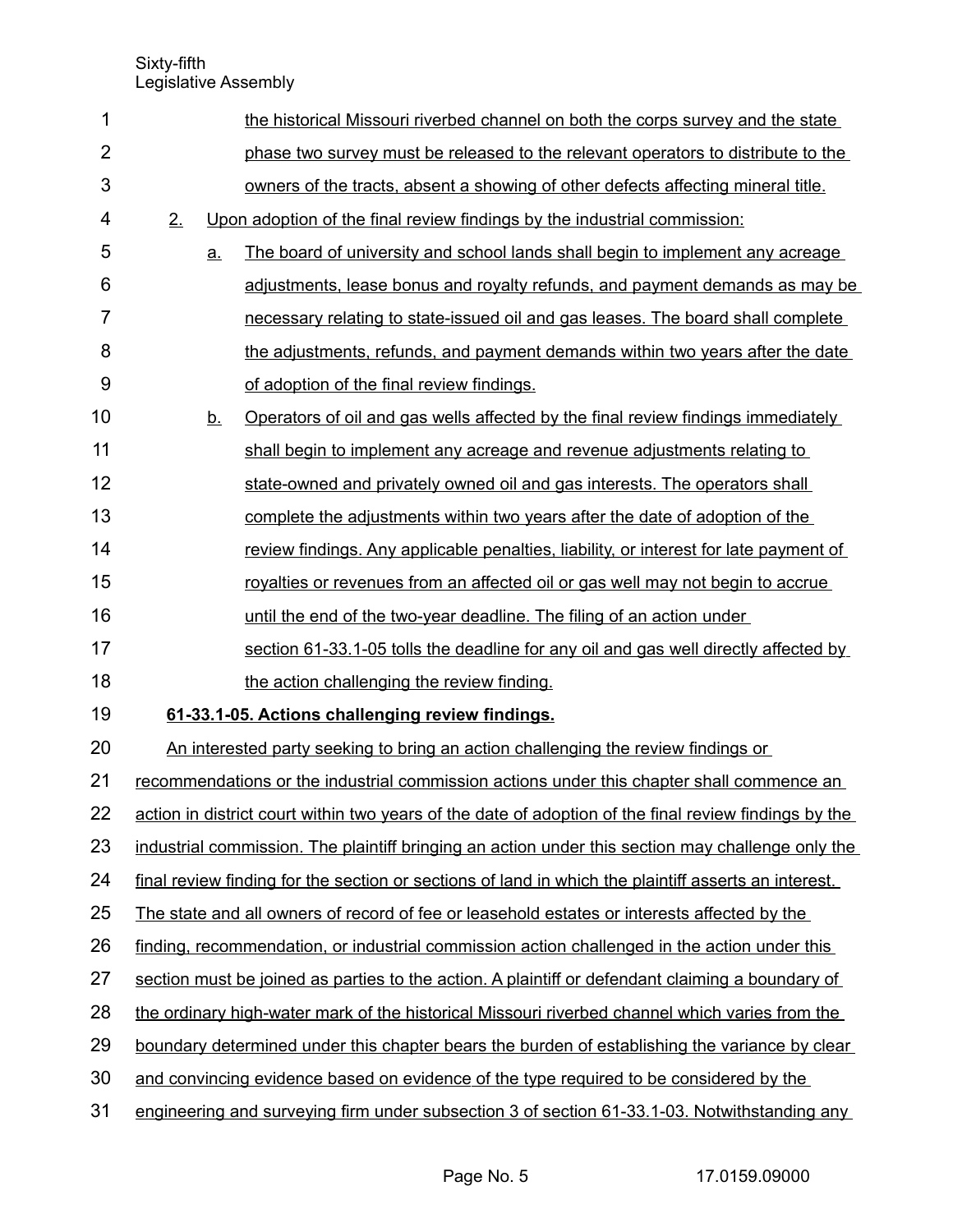- other provision of law, an action brought in district court under this section is the sole remedy for 1
- challenging the final review, recommendations, and determination of the ordinary high-water 2
- mark under this chapter, and preempts any right to rehearing, reconsideration, administrative 3
- appeal, or other form of civil action provided under law. 4
- **61-33.1-06. Public domain lands.** 5
- Notwithstanding any provision of this chapter to the contrary, the ordinary high-water mark 6
- of the historical Missouri riverbed channel abutting nonpatented public domain lands owned by 7
- the United States must be determined by the branch of cadastral study of the United States 8
- bureau of land management in accordance with federal law. 9

#### **61-33.1-07. State engineer regulatory jurisdiction.** 10

- This chapter does not affect the authority of the state engineer to regulate the historical 11
- Missouri riverbed channel, minerals other than oil and gas, or the waters of the state, provided 12
- the regulation does not affect ownership of oil and gas minerals in and under the riverbed or 13
- lands above the ordinary high-water mark of the historical Missouri riverbed channel inundated 14
- by Pick-Sloan Missouri basin project dams. 15

#### **SECTION 2. APPROPRIATION - STRATEGIC INVESTMENT AND IMPROVEMENTS** 16

- **FUND.** There is appropriated out of any moneys in the strategic investment and improvements 17
- fund in the state treasury, not otherwise appropriated, the sum of \$800,000, or so much of the 18
- sum as may be necessary, to the department of mineral resources for the purpose of 19
- contracting with a qualified engineering and surveying firm to conduct a limited review of the 20
- corps survey under this Act, for the biennium beginning July 1, 2017, and ending June 30, 2019. 21

## **SECTION 3. APPROPRIATION - STRATEGIC INVESTMENT AND IMPROVEMENTS** 22

#### **FUND - CONTINGENT LINE OF CREDIT - MINERAL REVENUE REPAYMENTS.**  23

- 1. There is appropriated out of any moneys held in reserve in the strategic investment and improvements fund for mineral title disputes, not otherwise appropriated, the sum of \$100,000,000, or so much of the sum as may be necessary, to the commissioner of university and school lands for the purpose of mineral revenue repayments, for the 24 25 26 27
- biennium beginning July 1, 2017, and ending June 30, 2019. The funding provided in this section is considered a one-time funding item. 28 29
- 2. The funding provided in this section is available for the following: 30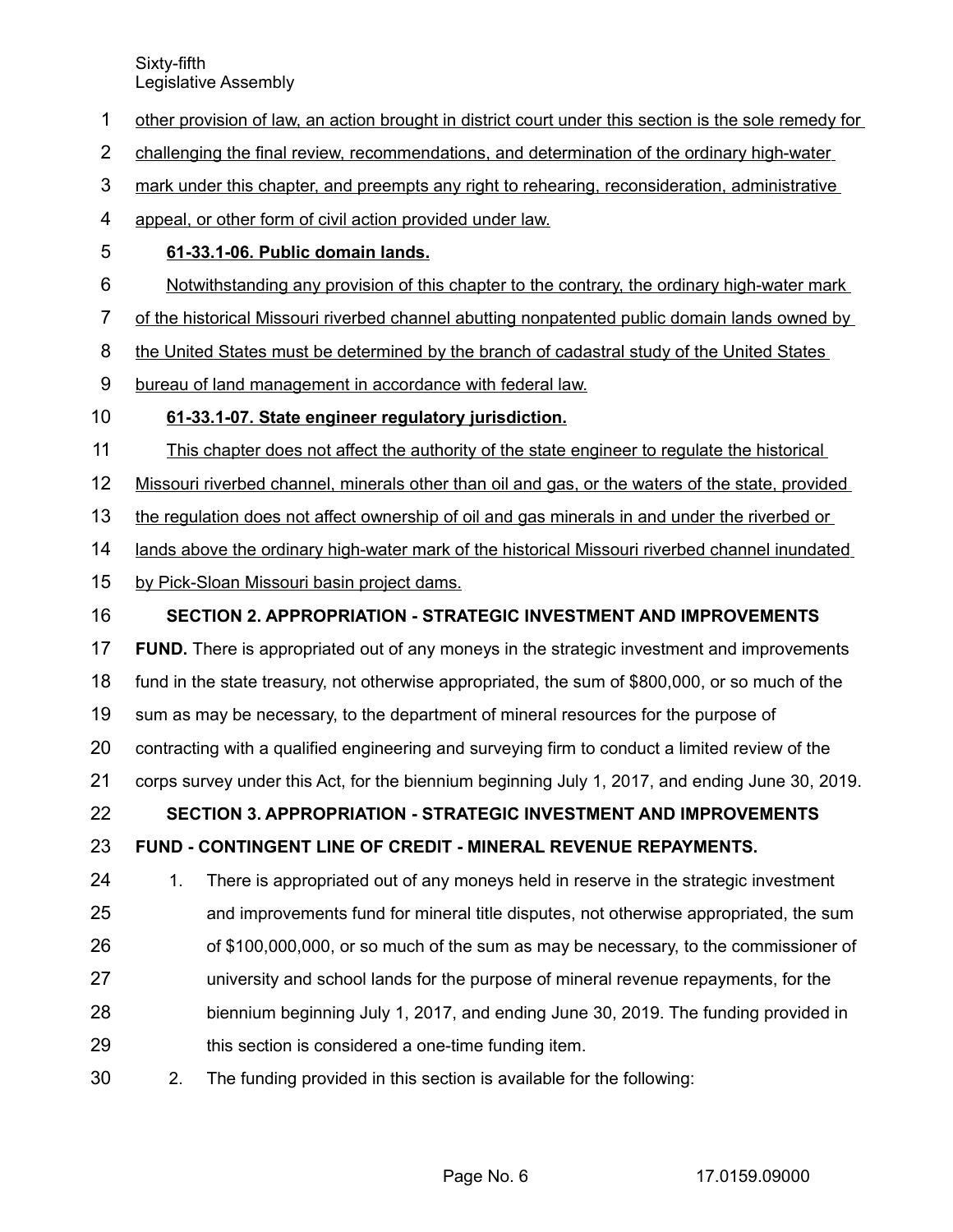| 1              |    | а. | Repayment of any bonus, lease, and rent collections that are attributable to oil     |
|----------------|----|----|--------------------------------------------------------------------------------------|
| $\overline{2}$ |    |    | and gas mineral tracts lying entirely above the ordinary high-water mark of the      |
| 3              |    |    | historical Missouri riverbed channel on both the corps survey and the state phase    |
| 4              |    |    | two survey.                                                                          |
| 5              |    | b. | Repayment of any royalties collected before July 1, 2017, which are attributable     |
| 6              |    |    | to oil and gas mineral tracts lying entirely above the ordinary high-water mark of   |
| $\overline{7}$ |    |    | the historical Missouri riverbed channel on both the corps survey and the state      |
| 8              |    |    | phase two survey.                                                                    |
| 9              |    | C. | Repayment of any royalties collected after June 30, 2017, which are attributable     |
| 10             |    |    | to oil and gas mineral tracts lying entirely above the ordinary high-water mark of   |
| 11             |    |    | the historical Missouri riverbed channel on both the corps survey and the state      |
| 12             |    |    | phase two survey.                                                                    |
| 13             |    | d. | Repayment of any bonus, lease, and rent collections that are attributable to the     |
| 14             |    |    | remaining oil and gas mineral tracts requiring repayments.                           |
| 15             |    | е. | Other mineral revenue repayments or other reimbursements that are attributable       |
| 16             |    |    | to oil and gas mineral tracts requiring repayments.                                  |
| 17             | 3. |    | Upon adoption of the final review findings by the industrial commission, the         |
| 18             |    |    | commissioner of university and school lands shall calculate the amount necessary for |
| 19             |    |    | mineral revenue repayments based on the final review findings.                       |
| 20             | 4. |    | If the commissioner of university and school lands determines additional funding is  |
| 21             |    |    | necessary for any remaining mineral revenue repayments after the calculation under   |
| 22             |    |    | subsection 3:                                                                        |
| 23             |    | a. | The commissioner of university and school lands shall request from the               |
| 24             |    |    | sixty-sixth legislative assembly additional funding sufficient for any remaining     |
| 25             |    |    | mineral revenue repayments.                                                          |
| 26             |    | b. | If additional funding is needed before funds being made available by the sixty-      |
| 27             |    |    | sixth legislative assembly under subdivision a, the Bank of North Dakota shall       |
| 28             |    |    | extend a line of credit, not to exceed \$87,000,000, to the commissioner of          |
| 29             |    |    | university and school lands. The commissioner of university and school lands         |
| 30             |    |    | may access the line of credit, to the extent necessary, the sum of which is          |
| 31             |    |    | appropriated, for the purpose of mineral revenue repayments for the biennium         |